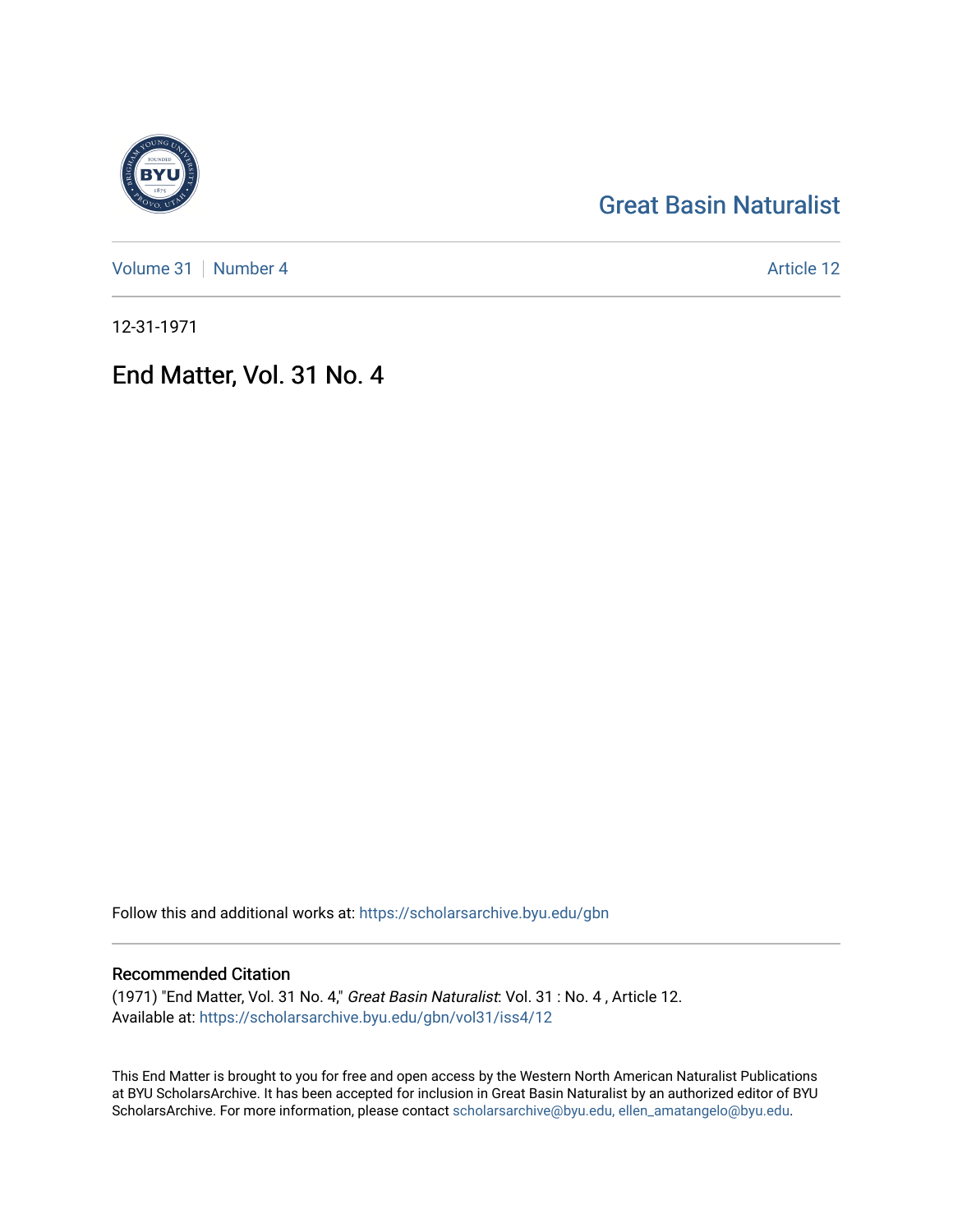#### GREAT BASIN NATURALIST

#### Notice to Contributors

Original manuscripts in English pertaining to the biological natural history of western North America and intended for publication in the Great Basin Naturalist should be directed to Brigham Young University, Stephen L. Wood, Editor, Great Basin Naturalist, Provo, Utah 84601.

Manuscripts: Two copies are required, typewritten, doublespaced throughout, on one side of the paper, with margins of at least one inch on all sides. In general, the style should conform to recom mendations published in the most recent edition of the  $Style$  Manual for *Biological Journals*, published by the American Institute of Biological Sciences. Two copies of an abstract, about 3 percent as long as the text and on a separate page, should accompany each manuscript.

ILLUSTRATIONS: All illustrations should be made with a view of having them appear within the limits of the printed page. The illustrations that form a part of an article should accompany the manuscript. All half-tones or zinc etchings to appear in this journal are to be made under the supervision of the editor, and the cost of the cuts is to be borne by the contributor.

Reprints: No reprints are furnished free of charge. A price list for reprints and an order form are sent with the proof.

Each A dilitional

| REPRINTS SCHEDULE OF THE GREAT BASIN NATURALIST |  |  |  |  |
|-------------------------------------------------|--|--|--|--|
|-------------------------------------------------|--|--|--|--|

|            | 2pp.   | $4$ pp. |       | брр. 8рр. 10рр. 12рр.                  |       |       | 2pp.   |  |
|------------|--------|---------|-------|----------------------------------------|-------|-------|--------|--|
| 50 copies  | \$7.00 |         |       | $$8.00 \$9.00 \$10.00 \$11.00 \$12.00$ |       |       | \$2.50 |  |
| 100 copies | 8.50   | 9.50    | 10.50 | 11.50                                  | 12.50 | 13.50 |        |  |
| 200 copies | 10.00  | 11.00   | 12.00 | 13.00                                  | 14.00 | 15.00 |        |  |
| 300 copies | 11.00  | 12.00   | 13.00 | 14.00                                  | 15.00 | 16.00 |        |  |
|            |        |         |       |                                        |       |       |        |  |

COVERS: \$10.00 for first 100 copies, \$4.00 for additional 100 copies.